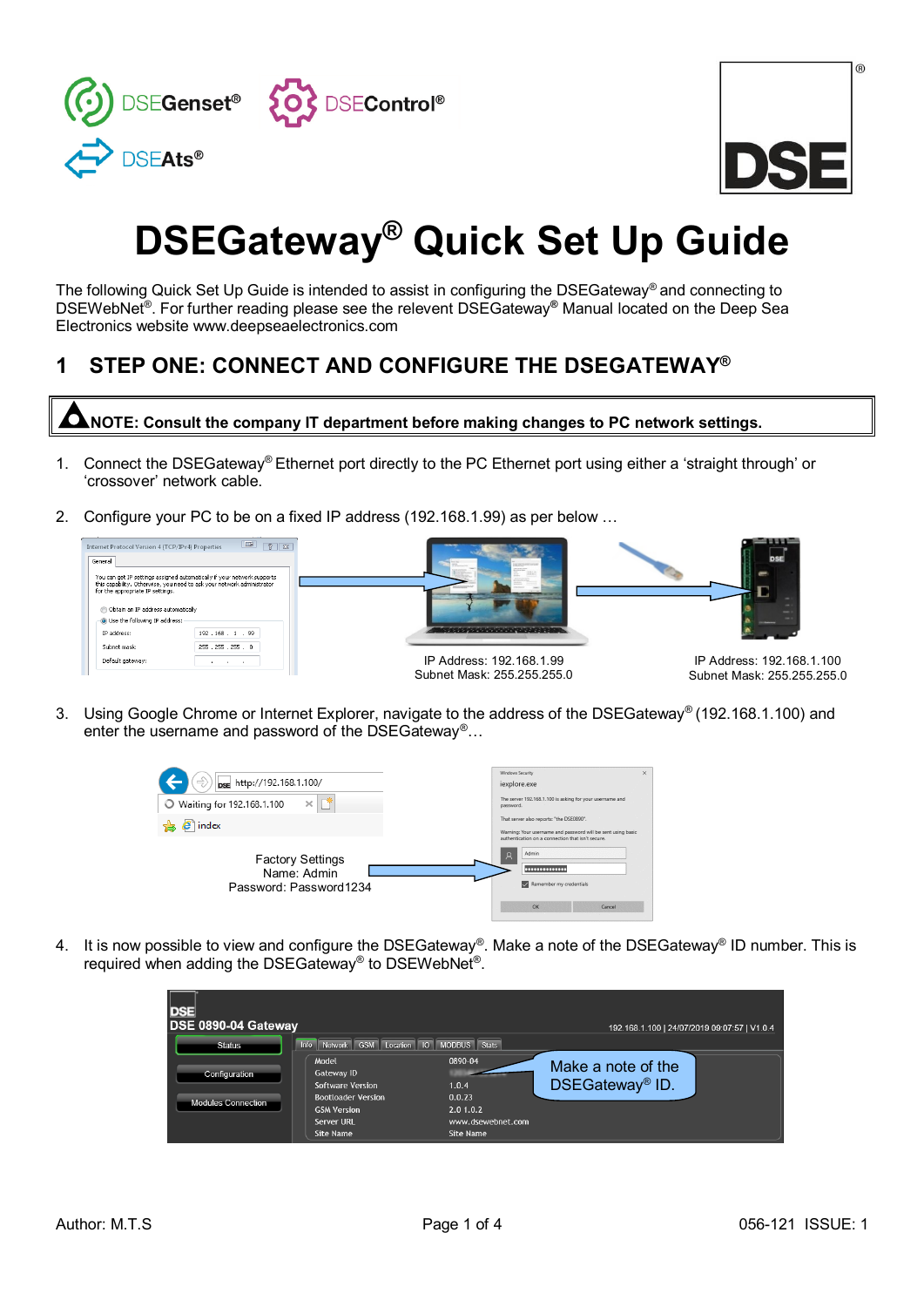## **2 STEP TWO: CONNECT THE MODULE**

**NOTE: DSE advise against the use of USB when used in close proximity to sources of electromagnetic interference.**

C **NOTE: The DSEGateway® is configured to connect to a DSE Module via the USB port (Default). If this is not the communication type to be used please see section entitled** *Modules Connection* **within the DSEGateway® Operators manual for further details.**

Connect the DSEGateway® to the associated DSE modules as shown below. The DSEGateway is configured…



### **Cable Specification**

| <b>Description</b> | <b>Specification</b>                                                              |
|--------------------|-----------------------------------------------------------------------------------|
|                    | USB 2.0 type A to type B screened cable (sometimes known as 'printer cable') with |
| <b>USB Cable</b>   | ferrite choke.                                                                    |
|                    | Max distance 5 m (16 feet).                                                       |

## **3 STEP THREE: CONFIGURE THE INTERNET CONNECTION**

 $\bullet$ **NOTE: GSM settings are obtainable by contacting the phone network provider or checking the SIM card packaging.**

Configure the DSEGateway® to suit the phone or network requirements. These requirements vary according to the SIM Card provider.

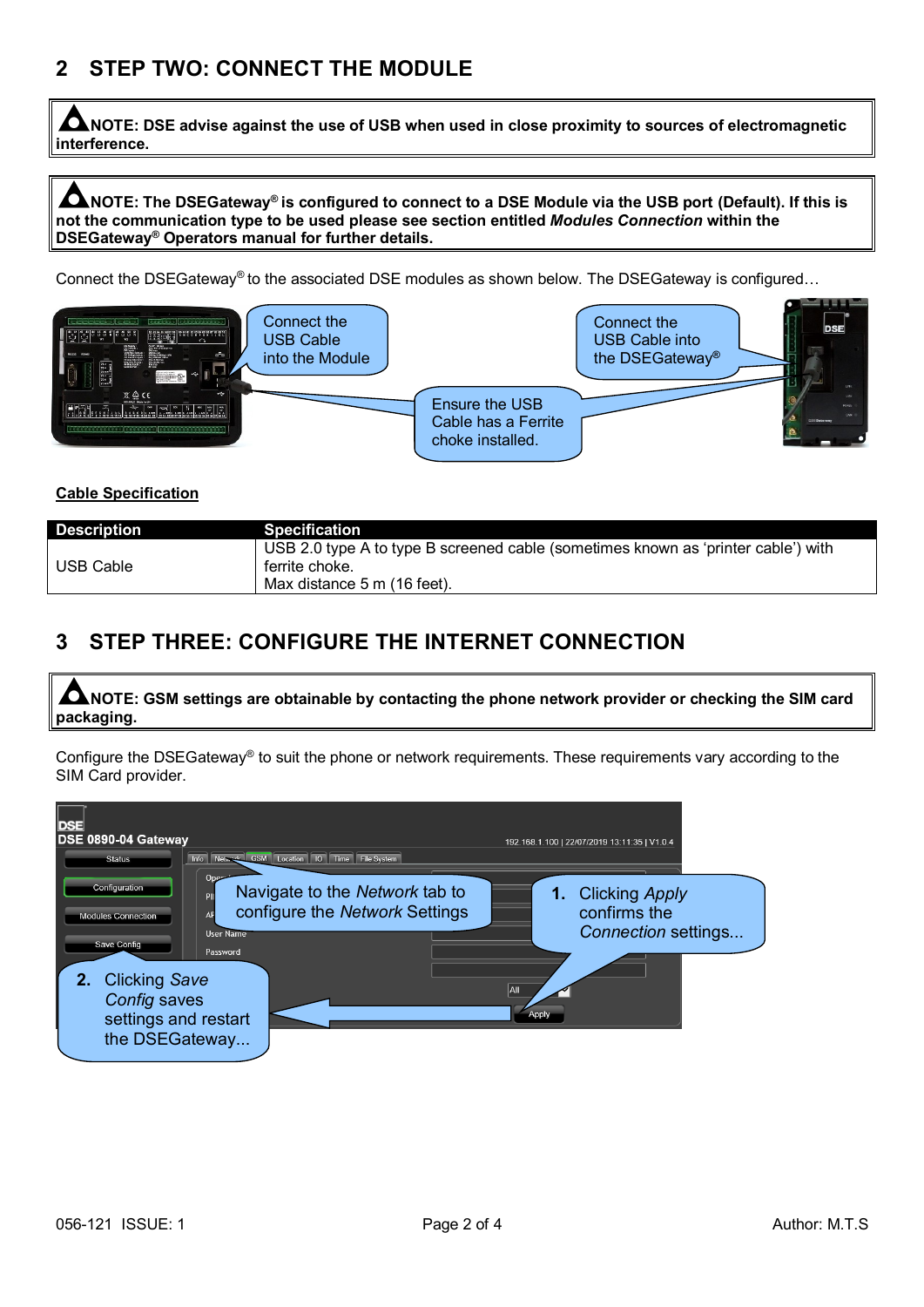# **4 STEP FOUR: CHECK CONNECTION**

C **NOTE: The DSEGateway® must have a DSE Module connected when connecting to DSEWebNet® for the first time.**

Ensure the DSEGateway® has connected to the DSEWebNet® servers by checking the *Network Advanced* diagnostic tab located in the DSEGateway® browser.

| <b>DSE</b>                                 |                                 |                             |                                                     |                                                      |                                               |
|--------------------------------------------|---------------------------------|-----------------------------|-----------------------------------------------------|------------------------------------------------------|-----------------------------------------------|
| DSE 0890-04 Gateway                        |                                 |                             |                                                     |                                                      | 192.168.1.100   24/07/2019 15:33:05   V1.0.23 |
| <b>Status</b>                              | Network GSM Location IO<br>Info | MODBUS Stats                |                                                     |                                                      |                                               |
|                                            | <b>Attain IP Method</b>         | <b>Static</b>               |                                                     |                                                      |                                               |
| Configuration<br><b>Modules Connection</b> | <b>IP Address</b>               |                             |                                                     |                                                      |                                               |
|                                            | Subnet                          | 255.255.255.0               |                                                     |                                                      |                                               |
|                                            | <b>DNS</b>                      | 8.8.8.8                     |                                                     |                                                      |                                               |
|                                            | <b>Gateway IP Address</b>       | 192.168.1.253               |                                                     |                                                      |                                               |
|                                            | Web Config Port                 | 80                          |                                                     |                                                      |                                               |
|                                            | <b>MAC Address</b>              |                             | E8:A4:C1:02:3B:14                                   |                                                      |                                               |
|                                            | Hostname                        | DSEGateway4G                |                                                     |                                                      |                                               |
|                                            |                                 | URL                         |                                                     | IP                                                   | <b>Status</b>                                 |
|                                            | Ø                               | www.dsewebnet.com           |                                                     | 62.128.207.153                                       | OK                                            |
|                                            | $\bullet$                       | Realtime1A.dsewebnet.com:83 |                                                     | 109.169.9.150                                        | OK                                            |
|                                            | Ø                               | historic3B.dsewebnet.com:80 |                                                     | 109.169.9.141                                        | OK                                            |
|                                            |                                 |                             | Advanced                                            |                                                      |                                               |
|                                            |                                 |                             |                                                     |                                                      |                                               |
|                                            |                                 |                             | for help troubleshooting network connection issues. | Click Advanced to open and close a diagnostic window |                                               |

#### **Typical Connection Process**

Upon connection to the Internet the DSEGateway® attempts to connect to the DSEWebNet® Servers. The process is as follows…

- 1. Upon completion of *Step Three: Configure The Internet Connection*, the DSEGateway® reboots.
- 2. For a short time (up to 5 mins), the *LINK* LED remains red.
- 3. The *LINK* LED illuminates green when connection to the DSEWebNet<sup>®</sup> server is established.
- 4. The DSEGateway® configures itself for the connected DSE module, after a short period the USB LED begins to flash.
- 5. The DSEGateway® and DSE module are now ready to be added to DSEWebNet®.